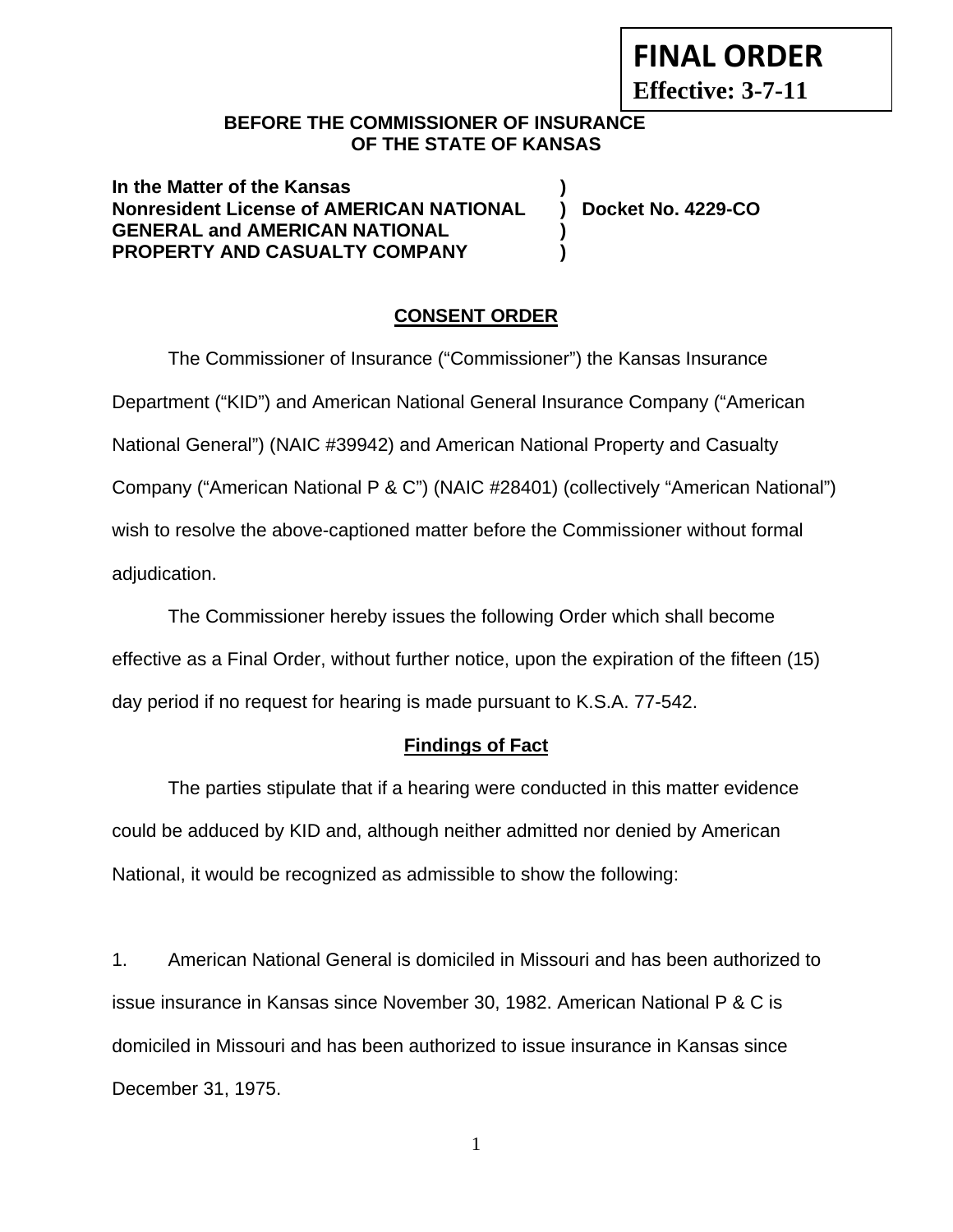2. On December 18, 2009, American National General submitted for approval a homeowners rate and rule filing which was approved effective March 17, 2010. On December 18, 2009, American National P & C submitted for approval a personal property rate and rule filing which was approved effective March 17, 2010.

3. On June 14, 2010, American National requested that the filings be withdrawn and indicated that the approved rates had not been put in effect or used when issuing policies that would have been covered by the filings.

#### **Applicable Law**

4. K.S.A. 40-955(g) provides in relevant part:

No insurer shall make or issue a contract or policy except in accordance with filings which have been filed or approved for such insurer as provided in this act.

5. K.S.A. 40-254 provides in relevant part:

Unless herein otherwise provided, every violation of any of the provisions of this code shall subject the person violating the same to a penalty of not to exceed five hundred dollars for each violation or by imprisonment not to exceed six months in the county jail or both.

2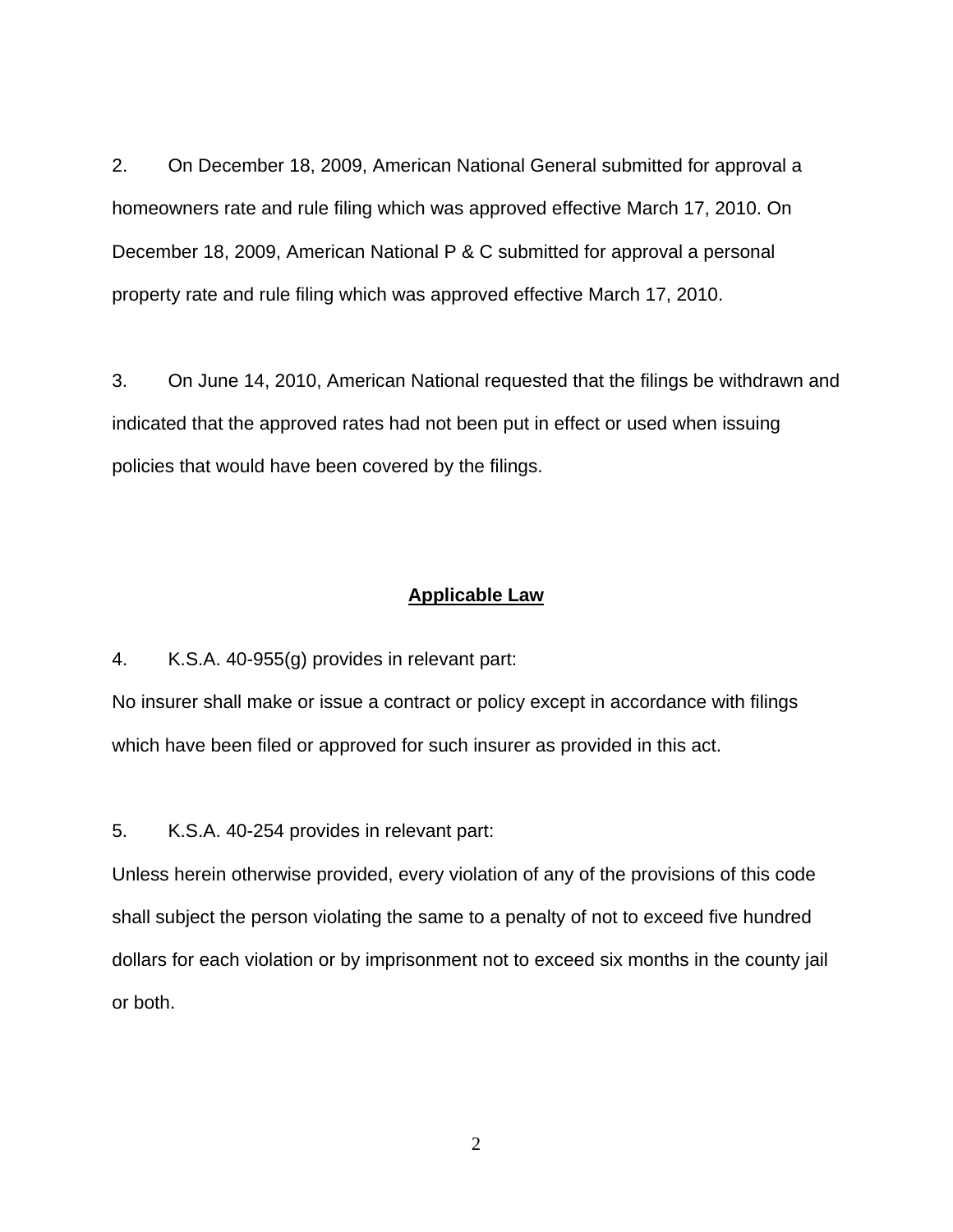6. K.S.A. 40-938 provides in relevant part:

No person or organization shall willfully withhold information from or knowingly give false or misleading information to the commissioner … which will affect the rates or premiums chargeable under this act. If the commissioner finds that any person or organization has violated this section, the commissioner, after notice and the opportunity for hearing, may impose a penalty of not more than \$500 for each such violation. If the commissioner determines that such violation was willful, the commissioner may impose a penalty of not more than \$2,000 for each such violation. Such penalties may be in addition to any other penalty provided by law.

#### **Conclusions of Law**

Based upon the above Findings of Fact and Applicable Law the Commissioner determines that it is in the public interest to issue the following order:

# **IT IS THEREFORE ORDERED BY THE COMMISSIONER OF INSURANCE THAT:**

1. American National neither admits nor denies the allegations set forth in the above Findings of Fact.

2. American National agrees to make a payment to KID in the amount of Five Hundred Dollars (\$500.00).

3. Upon this Consent Order becoming a Final Order and payment received, this action shall be dismissed with prejudice. If payment is not made as required, KID may vacate this Consent Order and proceed with hearing.

3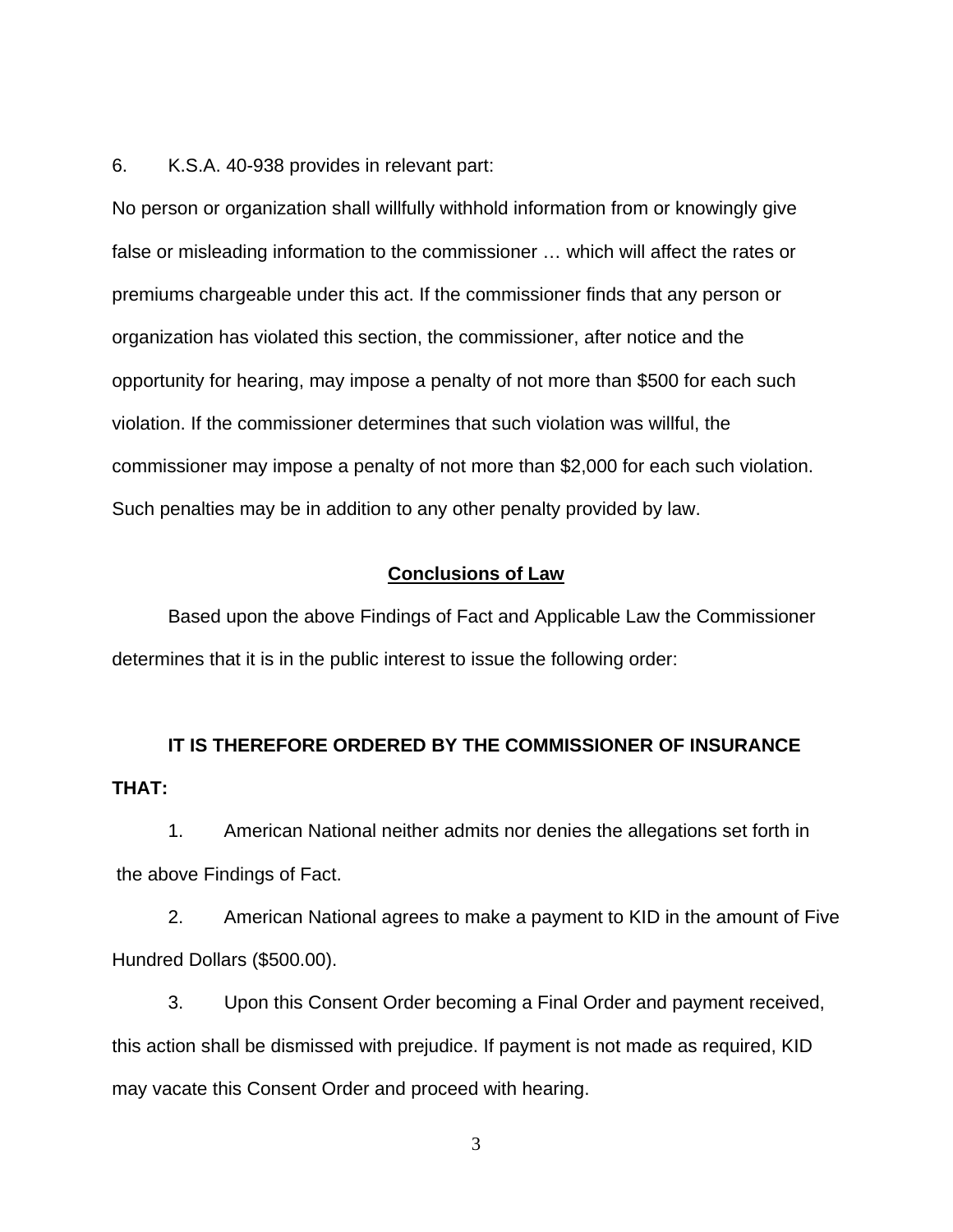## **Notice of Right to Hearing or Appeal**

You are entitled to a hearing pursuant to K.S.A. 2009 Supp. 77-537, the Kansas Administrative Procedure Act and K.S.A. 40-955. If you desire a hearing, you must file a written request for a hearing with:

> Zachary J.C. Anshutz, General Counsel Kansas Insurance Department 420 S.W. 9th Street Topeka, Kansas 66612.

This request must be filed within fifteen (15) days from the date of service of this Order. If you request a hearing, the Kansas Insurance Department will notify you of the time and place of the hearing and information on the procedures, right of representation, and other rights of parties relating to the conduct of the hearing, before commencement of same.

If a hearing is not requested in the time and manner stated above, this Order shall become effective as a Final Order upon the expiration of time for requesting a hearing, pursuant to K.S.A. 77-613. In the event that you file a petition for judicial review, pursuant to K.S.A. 77-613(e), the agency officer to be served on behalf of the Kansas Insurance Department is:

> Zachary J.C. Anshutz, General Counsel Kansas Insurance Department 420 S.W. 9th Street Topeka, Kansas 66612.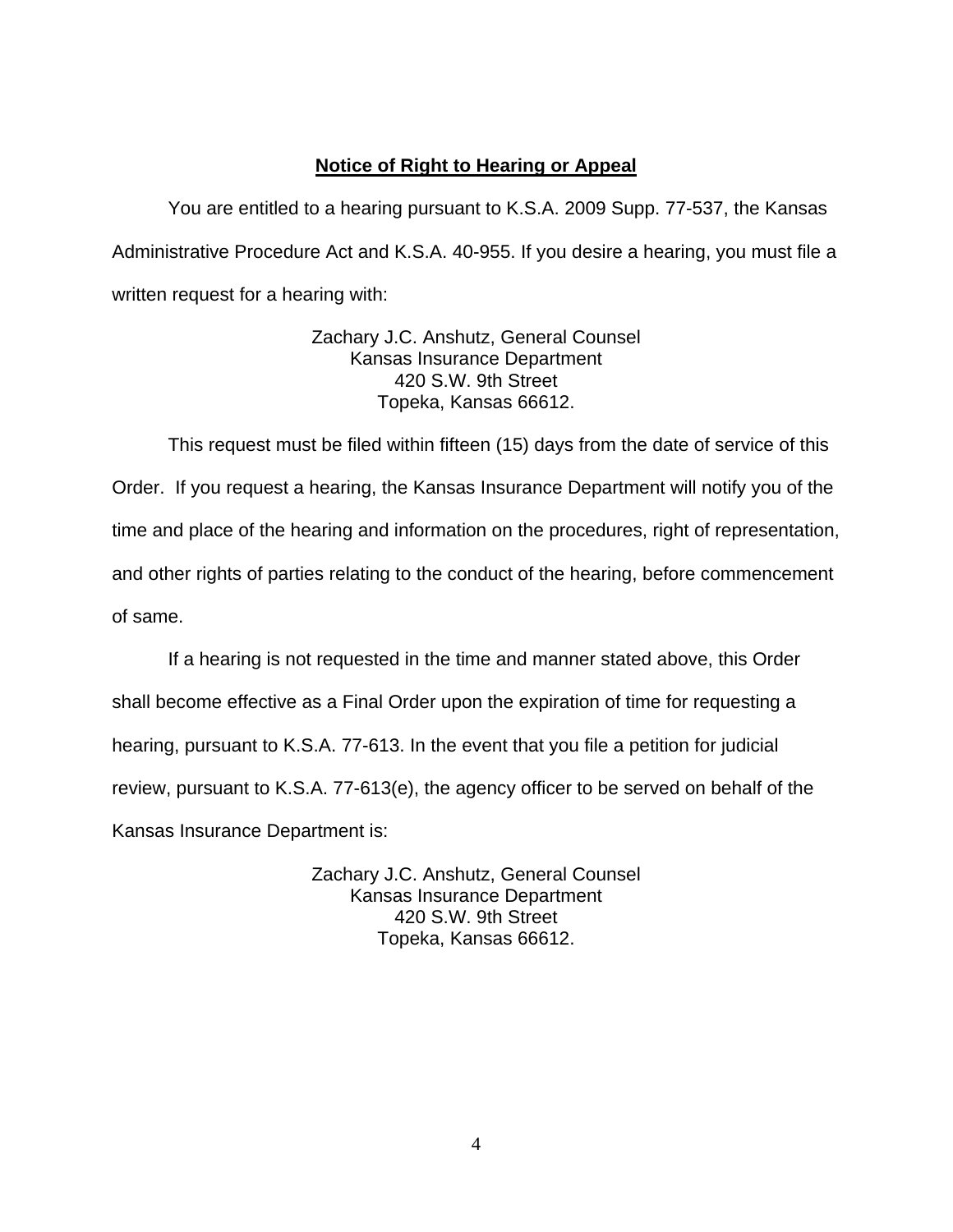**IT IS SO ORDERED THIS \_\_15th\_\_\_ DAY OF \_February\_, 2011, IN THE CITY OF TOPEKA, COUNTY OF SHAWNEE, STATE OF KANSAS.** 



/s/ Sandy Praeger Commissioner of Insurance

 /s/\_Zachary J.C. Anshutz\_\_ Zachary J.C. Anshutz General Counsel

Approved and Submitted by:

/s/ John Wine\_\_\_\_\_\_ John Wine Staff Attorney

/s/ Rebecca Rast Rebecca Rast American National Insurance